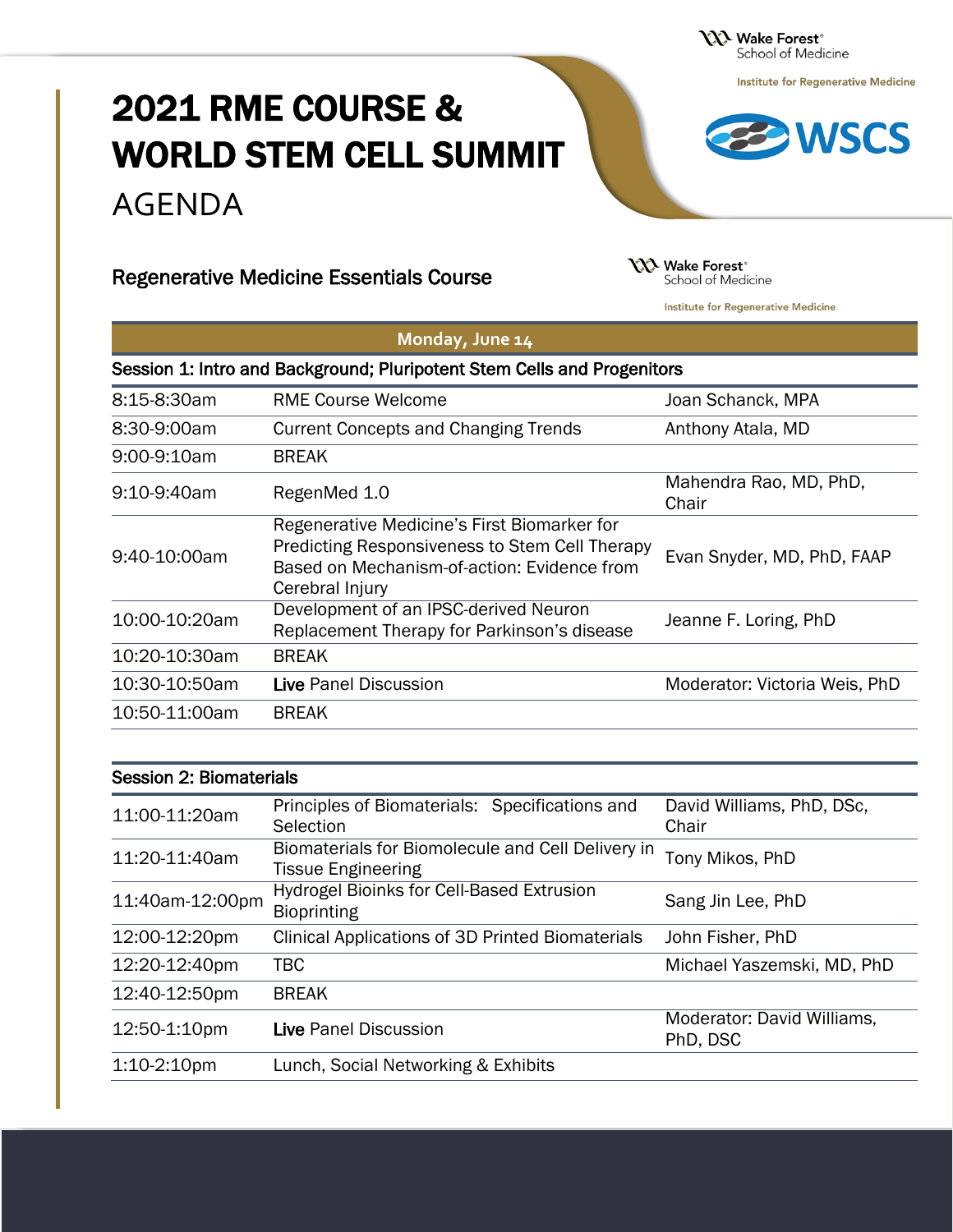| <b>Session 3: Enabling Technologies</b> |                                                                                                                                                               |                                                                                                      |
|-----------------------------------------|---------------------------------------------------------------------------------------------------------------------------------------------------------------|------------------------------------------------------------------------------------------------------|
| 2:10-2:30pm                             | Enabling Technologies Overview and<br>Bioprinting: An enabling technology for tissue<br>engineering and regenerative medicine                                 | John Jackson, PhD, Chair                                                                             |
| 2:30-2:45pm                             | In Vivo Delivery of RNA and Genome Editing<br>Tools                                                                                                           | Daniel Anderson, PhD                                                                                 |
| 2:45-3:00pm                             | Imaging and Regenerative Medicine                                                                                                                             | Frank Marini, PhD                                                                                    |
| $3:00-3:15$ pm                          | Gene Therapy: Getting to the Root of the<br>Disease for a Permanent Cure                                                                                      | Chris Porada, PhD                                                                                    |
| $3:15-3:30$ pm                          | <b>Genome Editing for Protection Against Heart</b><br>Attack                                                                                                  | Kiran Musunuru, MD, PhD,<br>MPH, ML                                                                  |
| 3:30-3:40pm                             | <b>BREAK</b>                                                                                                                                                  |                                                                                                      |
| 3:40-4:00pm                             | Live Panel Discussion                                                                                                                                         | Moderator: John Jackson, PhD                                                                         |
| 4:00-4:15pm                             | <b>Closing Comments</b>                                                                                                                                       | <b>Course Directors</b>                                                                              |
| 4:15-4:30pm                             | <b>BREAK</b>                                                                                                                                                  |                                                                                                      |
| 4:30-5:30pm                             | Career Perspectives I: Creating The Right Career<br>for You - A roundtable discussion<br>Student Chairs: Diana Lim, James Poteracki,<br><b>Brady Trevisan</b> | Jamie Garza, MD, DDS, FACS;<br>Graca Almeida-Porada, MD,<br>PhD; Gary Green EdD, Beth<br>Roxland, JD |

| Tuesday, June 15 |
|------------------|
|                  |

| Session 4: Cell Therapies |                                                                     |                                              |
|---------------------------|---------------------------------------------------------------------|----------------------------------------------|
| 8:00-8:10am               | RME Course Day 2 Opening Comments                                   | Joan Schanck, MPA                            |
| 8:10-8:40am               | Overview MSCs/COVID, Opiods, and More                               | Arnold Caplan, PhD                           |
| 8:40-9:10am               | Cell and Gene Based Biologic Therapies                              | Graca Almeida-Porada, MD,<br>PhD, Chair      |
| 9:10-9:40am               | Amniotic Epithelial Stem Cells for Lung and<br><b>Wound Healing</b> | Sean Murphy, PhD                             |
| 9:40-9:45am               | <b>BREAK</b>                                                        |                                              |
| $9:45-10:00am$            | Live Panel Discussion                                               | Moderator: Graca Almeida-<br>Porada, MD, PhD |
| 10:00-10:15am             | <b>BREAK</b>                                                        |                                              |

## Session 5: Tissue Engineered Medical Products/Temps and Biofabrications

| 10:15-10:35am | <b>Considerations for Developing TEMPs</b>                             | James Yoo, MD, PhD  |
|---------------|------------------------------------------------------------------------|---------------------|
| 10:35-10:55am | Soft Tissue Construct Development by<br>Electrohydrodynamic Processing | Bill Wagner, PhD    |
| 10:55-11:15am | Glance into Biofabrication for TERM: Past,<br>present and future       | Lorenzo Moroni, PhD |
| 11:15-11:35am | TBC.                                                                   | Gail Naughton, PhD  |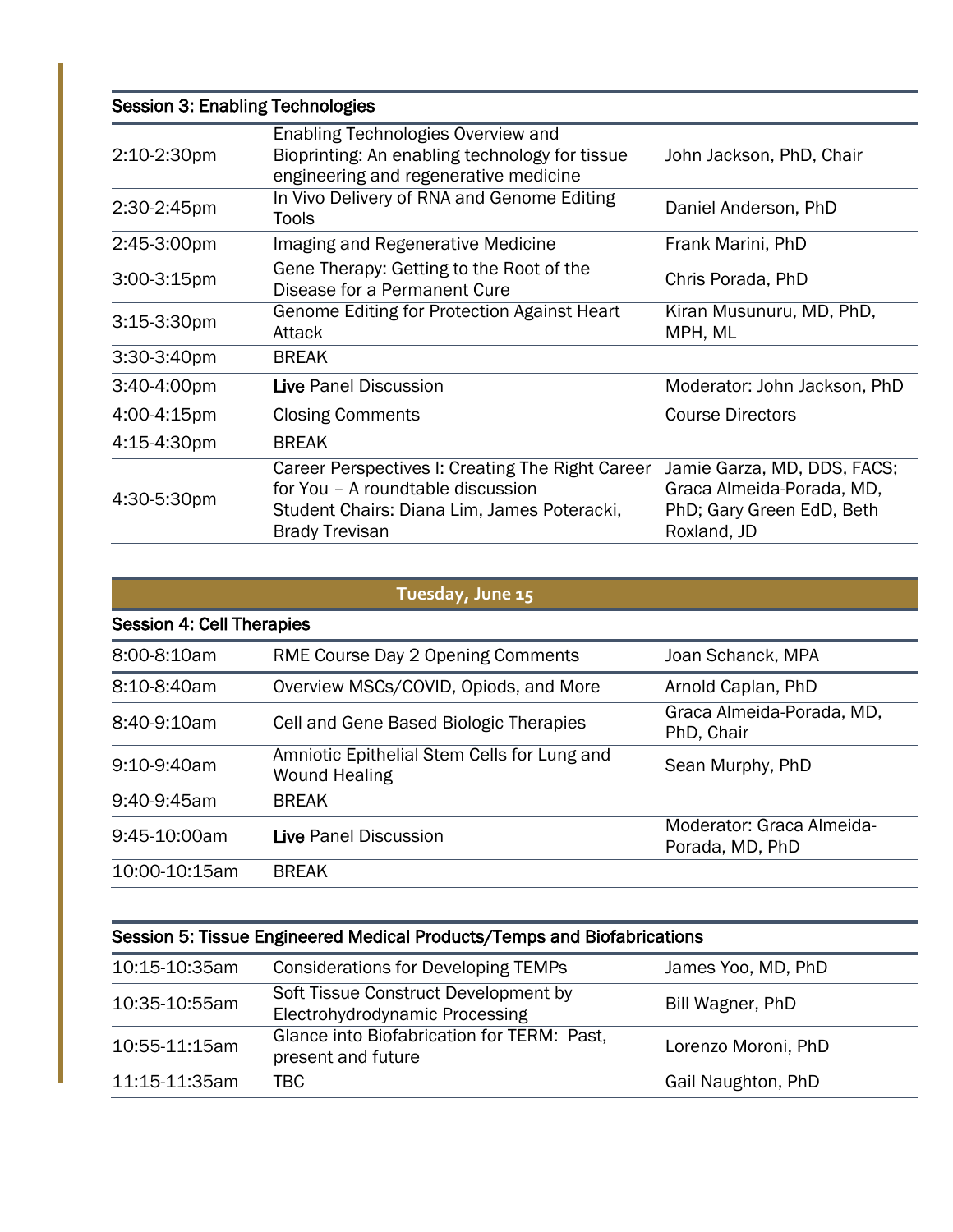11:45am-12:05pm Live Panel Discussion Moderator: James Yoo, MD, PhD

#### Session 6: Regulatory Policy, Process Development and Manufacturing

|                | Regenerative Medicine Clinical Translation in |                                 |
|----------------|-----------------------------------------------|---------------------------------|
| $1:00-1:20$ pm | Academia: How do we accelerate the technology | Julie Allickson, PhD, Chair     |
|                | to first-in-man?                              |                                 |
| 1:20-1:40pm    | FDA Perspectives on Characterization of Cell  | Steve Bauer, PhD                |
|                | <b>Therapies</b>                              |                                 |
| 1:40-2:00pm    | From Business Card to IND: A CAR-T Case Study | Gary Pigeau, PhD                |
| 2:00-2:20pm    | Addressing Cell Therapy Hurdles Through Cell  | Steve Becker, PhD               |
|                | Characterization and Innovation               |                                 |
| 2:20-2:30pm    | <b>BREAK</b>                                  |                                 |
| 2:30-2:50pm    | Live Panel Discussion                         | Moderator: Julie Allickson, PhD |
| 2:50-3:00pm    | <b>BREAK</b>                                  |                                 |
|                |                                               |                                 |

#### Session 7: Regenerative Rehabilitation with AR3T

| 3:00-3:20pm    | <b>Engineering The Regenerative and Rehabilitative</b><br>Response to Musculoskeletal Trauam                                                                                               | Karina Nakayama, PhD, Chair                                              |
|----------------|--------------------------------------------------------------------------------------------------------------------------------------------------------------------------------------------|--------------------------------------------------------------------------|
| 3:20-3:35pm    | Predicting the Effects of Rehabilitation on<br>Cartilage Repair                                                                                                                            | Riccardo Gottardi, PhD                                                   |
| $3:35-3:50$ pm | Mechanical Regulation of Cartilage Repair:<br>Relevance for Tissue Engineering and<br>Rehabilitation                                                                                       | Sibylle Grad, PhD, PD                                                    |
| $3:50-4:05$ pm | Cell Therapy for Spinal Cord Injury                                                                                                                                                        | Wenchun Qu, MD, PhD                                                      |
| 4:05-4:20pm    | Regenerative Rehabilitation of Complex<br>Musculoskeletal Injuries                                                                                                                         | Robert Guldberg, PhD                                                     |
| 4:20-4:30pm    | <b>BREAK</b>                                                                                                                                                                               |                                                                          |
| 4:30-4:45pm    | Live Panel Discussion                                                                                                                                                                      | Moderator: Karina Nakayama,<br>PhD                                       |
| 4:45-5:00pm    | <b>Closing Day Comments</b>                                                                                                                                                                | Joan Schanck, MPA                                                        |
| 5:00-5:15pm    | <b>BREAK</b>                                                                                                                                                                               |                                                                          |
| $5:15-6:15$ pm | Career Perspectives II: Biotech Startups:<br>Perspectives from New Investigators to<br><b>Established Founders</b><br>Student Chairs: Diana Lim, James Poteracki,<br><b>Brady Trevisan</b> | James Kovach, MD, JD,<br>Mahendra Rao, MD, PhD,<br>Andrea Mazzocchi, PhD |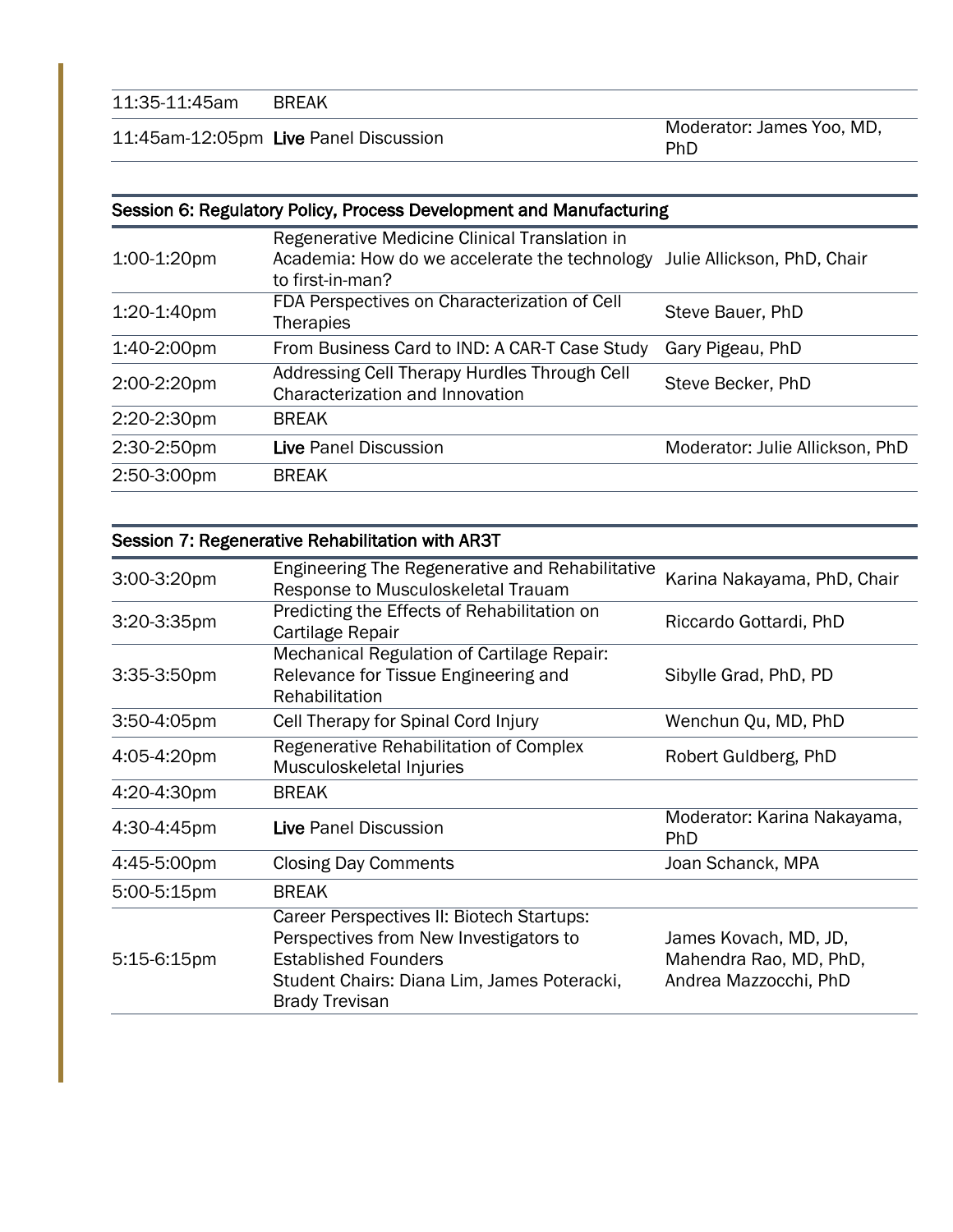|               | Wednesday, June 16                                    |                                |
|---------------|-------------------------------------------------------|--------------------------------|
|               | <b>Session 8: Clinical Trials and Bioethics</b>       |                                |
| 8:15-8:30am   | RME Course Day 3 Opening Comments                     | Joan Schanck, MPA              |
| 8:30-8:45am   | Bioethics & Regenerative Medicine: Basics &<br>Beyond | Nancy King, JD                 |
| 8:45-9:05am   | Cord Blood and Cord Tissue Therapies in<br>Children   | Joanne Kurtzberg, MD           |
| 9:05-9:25am   | <b>MSC Clinical Trials</b>                            | Joshua Hare, MD, FACC, FAHA    |
| $9:25-9:45am$ | Cell and Gene Therapy Clinical Trials                 | Jan Nolta, PhD                 |
| 9:45-9:55am   | <b>BREAK</b>                                          |                                |
| 9:55-10:15am  | Live Panel Discussion                                 | Moderator: Tracy Criswell, PhD |
| 10:15-10:30am | <b>BREAK</b>                                          |                                |

| <b>Session 9: Commercialization</b> |                                                                       |                                  |
|-------------------------------------|-----------------------------------------------------------------------|----------------------------------|
| 10:30-10:50am                       | <b>Engineering Human Tissues for Medical Impact</b>                   | Gordana Vunjak-Novakovic,<br>PhD |
| 10:50-11:10am                       | Translating Immunoengineering for<br><b>Regenerative Medicine</b>     | Jennifer Elisseef, PhD           |
| 11:10-11:30am                       | Commercial Planning of a Biotech Product -<br><b>REACT Case Study</b> | Deepak Jain, PhD                 |
| 11:30-11:40am                       | <b>BREAK</b>                                                          |                                  |
|                                     | 11:40am-12:00pm Live Panel Discussion                                 | Moderator: Shay Soker, PhD       |
| 12:00-12:45pm                       | Lunch and Social Networking                                           |                                  |

### Session 10: Regenerative Medicine Hub

| Business Development, Incubation, and Acceleration |                                                                             |                              |
|----------------------------------------------------|-----------------------------------------------------------------------------|------------------------------|
| 12:45-12:52pm                                      | <b>ReMDO Overview</b>                                                       | Rick Blume, Chair            |
| 12:52-12:59pm                                      | <b>Agile City Overview</b>                                                  | <b>Karen Barnes</b>          |
| 12:59-1:06pm                                       | <b>Greater Winston-Salem Overview</b>                                       | Laura Lee                    |
| 1:06-1:13pm                                        | <b>Winston Salem Starts Overview</b>                                        | <b>Robert Boles</b>          |
| $1:13-1:25$ pm                                     | <b>LIVE Panel Discussion</b>                                                | <b>Moderator: Rick Blume</b> |
| 1:25-1:40pm                                        | <b>BREAK</b>                                                                |                              |
|                                                    | Workforce Development and Training – Defining an Ecosystem for RM Workforce |                              |
| 1:40-1:50pm                                        | Needs and Gaps                                                              | Gary Green, EdD              |
| 1:50-2:00pm                                        | Common Employability/Beta Skills                                            | Russ Read, CPP (LERN), MA    |
| 2:00-2:10pm                                        | Perspectives                                                                | Tom Tubon, PhD               |
| 2:10-2:20pm                                        | <b>WFIRM Training Ecosystem</b>                                             | Joan Schanck, MPA            |